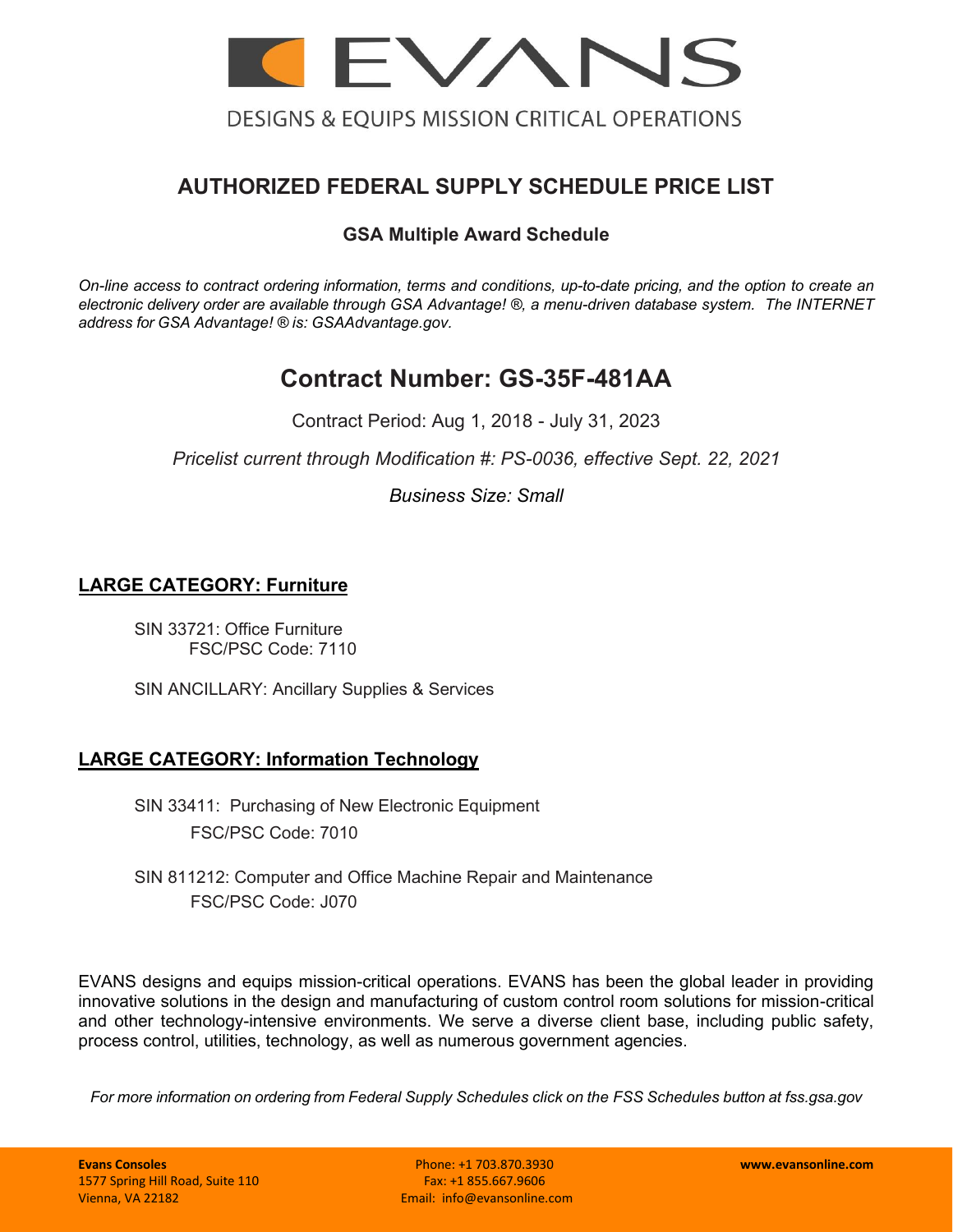

## **CUSTOMER INFORMATION**

#### **1A. AWARDED SPECIAL ITEM NUMBERS (SIN's)**

Large Category: Furniture SIN 33721: Office Furniture. SIN ANCILLARY: Ancillary Supplies and Services Large Category: Information Technology SIN 33411: Purchasing of New Electronic Equipment SIN 811212 Computer & Office Machine Repair & Maintenance

#### **1B. LOWEST PRICED MODEL NUMBER PER SIN:**

| SIN#                 | <b>PART#</b>        | <b>GSA Price</b> |
|----------------------|---------------------|------------------|
| SIN 33721 CO-IGL-C   |                     | \$6.96/ft        |
|                      | SIN 33411 ER-RMP-OP | \$4.29/ft        |
| SIN 811212 EvansCare |                     | \$399.14/console |
|                      |                     |                  |

#### **1C. HOURLY RATES:** N/A

#### **2. MAXIMUM ORDER:**

 SIN 33721: \$250,000.00 SIN ANCILLARY: \$250,000.00 SIN 33411: \$500,000.00 SIN 811212: \$500,000.00

#### **3. MINIMUM ORDER:** \$100.00

- **4. GEOGRAPHIC COVERAGE (DELIVERY AREA):** Domestic (48 contiguous states, Alaska, Hawaii, Puerto Rico and Washington, D.C.) and to a CONUS port or consolidation point for orders received from overseas activities.
- **5. POINT OF PRODUCTION:** Calgary, Alberta, Canada
- **6.** Prices shown are net prices; discounts have been deducted.

#### **7. QUANTITY DISCOUNTS:**

SIN 33721 and SIN Ancillary: Not Applicable SIN 33411 and SIN 811212: 1% on orders greater than \$1,000,000

#### **8. PROMPT PAYMENT TERMS:**

SIN 33721 and SIN Ancillary: 2%, Net 10 Days. SIN 33411 and SIN 811212: 1%, NET 20 Days. Information for Ordering Offices: Prompt payment terms cannot be negotiated out of the contractual agreement in exchange for other concessions.

- **9A**. Government purchase cards are accepted at or below the micro-purchase threshold.
- **9B**. Government purchase cards are accepted above the micro-purchase threshold.
- **10. FOREIGN ITEMS:** All products originate in Calgary, AB, Canada
- **11A. TIME OF DELIVERY:** 8-10 weeks ARO

#### **11B. EXPEDITED DELIVERY:** Upon request.

#### **11C. OVERNIGHT AND 2-DAY DELIVERY**: Not Applicable

- **11D. URGENT REQUIREMENTS:** When the Federal Supply Schedule contract delivery period does not meet the bona fide urgent delivery requirements of an ordering activity, ordering activities are encouraged, if time permits, to contact the Contractor for the purpose of obtaining accelerated delivery. The Contractor shall reply to the inquiry within 3 workdays after receipt. (Telephonic replies shall be confirmed by the Contractor in writing.) If the Contractor offers an accelerated delivery time acceptable to the ordering activity, any order(s) placed pursuant to the agreed upon accelerated delivery time frame shall be delivered within this shorter delivery time and in accordance with all other terms and conditions of the contract.
- **12. FOB POINT:** Origin

#### **13A. ORDERING ADDRESS:**

Evans Consoles 1577 Spring Hill Road, Suite 110 Vienna, VA 22182

- **13B. ORDERING PROCEDURES:** For supplies and services, the ordering procedures, information on Blanket Purchase Agreements (BPA's) are found in Federal Acquisition Regulation (FAR) 8.405-3.
- **14. PAYMENT ADDRESS:** Evans Consoles 305 East Wall Street Grapevine, TX 76051
- **15. WARRANTY PROVISION:** Limited Lifetime
- **16. EXPORT PACKAGING CHARGES:** Export packing is available for an additional charge
- **17. TERMS AND CONDITIONS OF GOVERNMENT PURCHASE CARD ACCEPTANCE:** N/A
- **18. TERMS AND CONDITIONS OF RENTAL, MAINTENANCE, AND REPAIR:** N/A
- **19. TERMS AND CONDITIONS OF INSTALLATION:** Installation is charged 10% of the GSA Product Cost. This Assumes single installation activity at non-union site during weekday, regular work hours in nonoperational, free, and clear room. Minimum Charge: \$2000
- **20. TERMS AND CONDITIONS OF REPAIR PARTS INDICATING DATE OF PARTS LIST:** Please call for information.